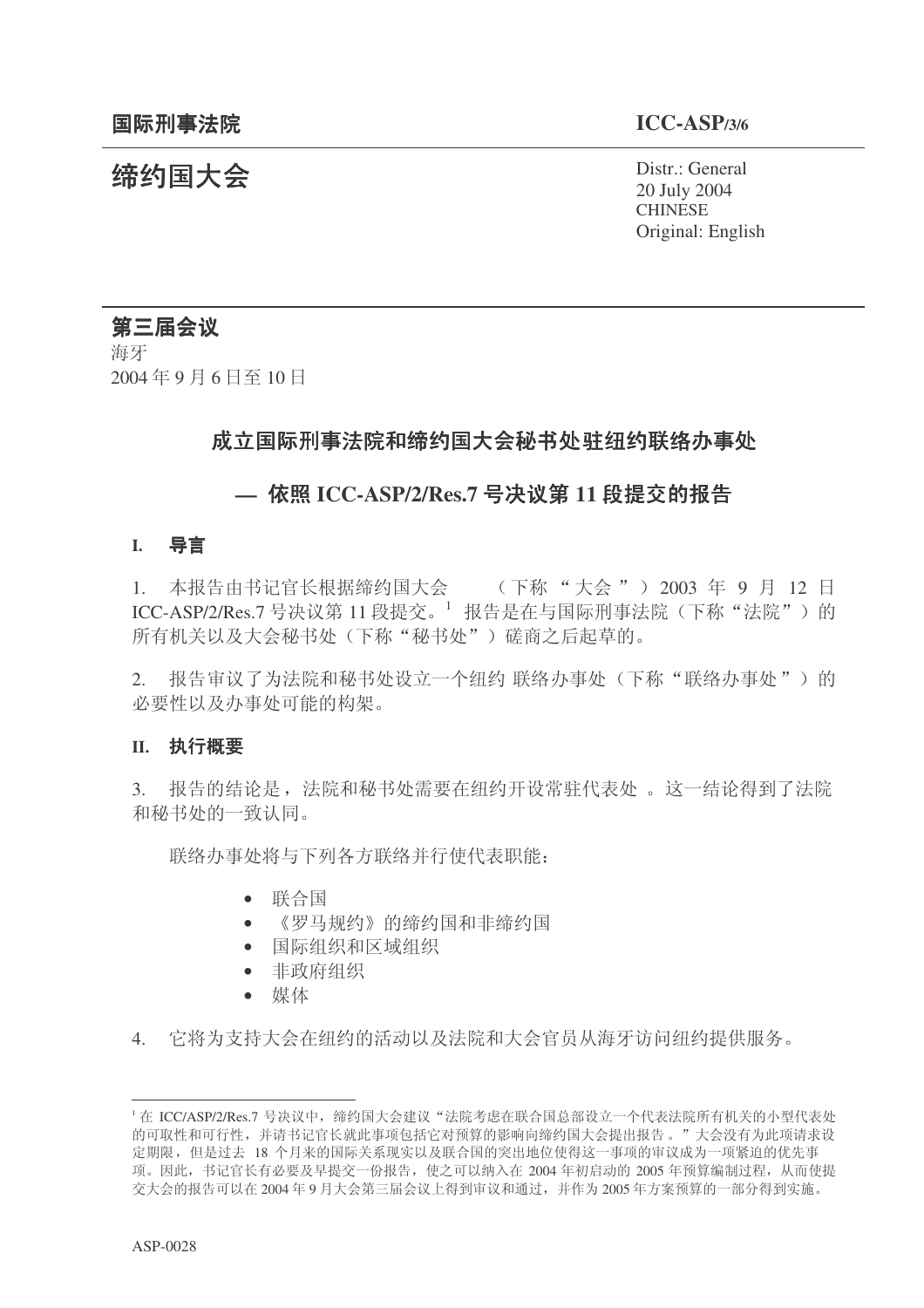ICC-ASP/3/6 Page 2

5. 建议将联络办事处设立为联合国的一个观察员办事处, 拥有与此地位相应的特权 与豁免。联络办事处最好设在联合国总部内或其邻近地区。

6. 联络办事处最初的编制可以有一名 P-5 级工作人员和一名一般事务级助理。这样 的核心编制在将来可以扩大为增加两名专业类别工作人员。P-5 级联络办事处主任在行 政上向书记官长报告,但是在职能上向他(她)在具体问题上所代表的机关报告。

#### A. 纽约联络办事处的可取性

7. 《罗马规约》设立的机构(法院和大会)在地理上远离在纽约的联合国总部。必 须确保这种地理上的距离不会演化成政治上和法律上的距离。

8. 为了防止这种距离的形成, 法院需要在纽约设立代表处, 这不仅是为了将《罗马 规约》及其机构时刻置于国际议程之上,而且也是为了加强《罗马规约》各机构的集 体作用, 使之成为国际和平与正义拼图上的一支十分重要、充满活力和不断发展的力 量。除了这些政治原因以外, 在纽约设立代表处还有强有力的实际和后勤理由。

9. 纽约现在和将来都是国际关系和外交谈判的中枢。缔约国常驻纽约的代表很可能 将继续负责参与缔约国大会在海牙举行的会议。事实上, 几乎所有最不发达国家和发 展中国家都在纽约(而不是海牙)派驻了其级别使他们能够密切关注法院工作的代表 处。

10. 《法院与联合国的关系协定草案 》为法院各机关与联合国及其各机构、基金和计 划署开展合作提出了许多种途径。通过分析在法院各机关与联合国系统之间可以建立 的许多职能和行政上的联系,可以有力地证明有必要在两个实体之间建立一种工作关 系。随着秘书处迁往海牙, 毫无疑问, 如果法院与联合国之间继续 没有正式和有效的 联系的话, 两个实体之间的工作关系会受到不良的影响。在纽约设立代表处将使联合 国各机构、基金和计划署可以为法院提供必要的帮助和合作。

11. 另外, 在涉及法院的事项上与联合国的协调要求缔约国之间以及缔约国与联合国 其他会员国之间建立积极的联络。尤其是, 检察官办公室始终需要随时掌握安全理事 会讨论的事态的发展情况,因为如果这些事态发展到对国际和平与安全构成威胁的 地 步, 它们就有可能导致属于法院管辖范围内的 犯罪的产生。法院与安全理事会在依照 《罗马规约》第13 条提交案情等问题上的持续和积极的交流, 将是十分必要的。

12. 除此以外,大会秘书处将依赖 联络办事处为大会在纽约举行的会议做出任何实际 的和后勤安排(雇用临时工作人员:印刷设施;与联合国秘书处联络为会议及任何财 务事项做出安排)。

#### B. 据以设立联络办事处的框架

#### (a) 总体框架

13. 《罗马规约》及其辅助文件建立了一种结构, 由法院作为主要机构, 在政治上和 财务上由缔约国大会提供支持。此外, 作为这一结构的组成部分, 在海牙成立了大会 的常设秘书处,为大会及其附属机构提供独立的实质性的服务,并且为其履行《罗马 规约》规定的职责提供行政和技术援助。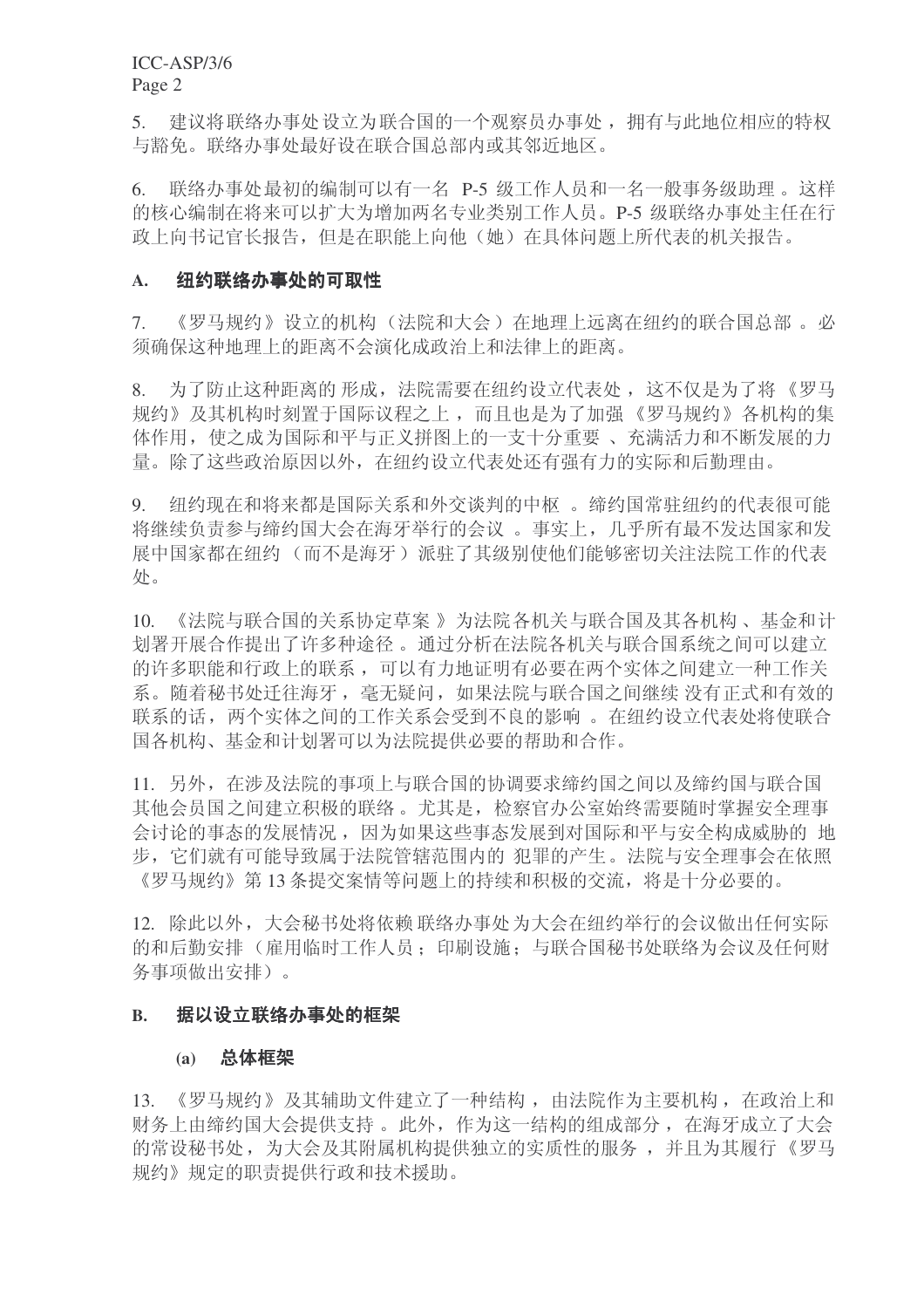14. 在设立纽约代表处的过程中, 必须充分考虑到法院所有机 关以及大会及其秘书处 的需要和活动。

## (b) 财务框架

15. 《罗马规约》各机构的预算是采用自上而下的方式编制的, 其各项假设以各方的 直接期望为基础: 首先是检察官、院长会议和书记官长的期望, 其次是预算和财务委 员会的期望, 最后是大会的期望。

16. 尽管这种方法对于法院及其有关机构共同组成的复杂结构而言非常适宜 ,但是对 于旨在为所有这些机构的资源和结构起补充作用 的一个小型、便于管理和可行的 联络 办事处来说,采用一种更加集中化的作法更为合适。

## (c) 体制框架

17. 法院和大会需要找到一种结构性的解决办法, 将联络办事处 纳入整个《罗马规 约》的框架, 使其以公平和透明的方式为所有机构提供服务, 同时尊重现有的权力格 局和独立性结构。此外, 还要找到一种法律上的解决办法, 使联络办事处可以作为一 个国际组织的一部分行使其职能,同时享有所有必要的特权、豁免和便利。

## (d) 最低限度的要求

18. 尽管有很多需要考虑的事项, 但是为了在纽约设立一个长期的、可以发挥积极作 **用的代表处, 以下一些要求显得尤其重要:** 

- (i) 充足的财力和人力资源:
- (ii) 可以使用和讲出联合国的大楼和设施:
- (iii) 充足的通讯和行政设施;
- (iv) 保守文件和通讯机密的能力:
- (v) 为联络办事处及其官员提供起码的国际特权与豁免, 以使联络办事处 可以在不受美国当局以及其他外部势力影响 的情况下独立行使它的职 能。

从汶些关键的要求出发, 提出了以下一些方案。

#### C. 联络办事处的作用和职能

#### (a) 关于联络办事处作用的建议

19. 联络办事处作为总部设在海牙的各机构在纽约的永久性延伸, 将发挥一种多功能 的作用。

联络办事处将: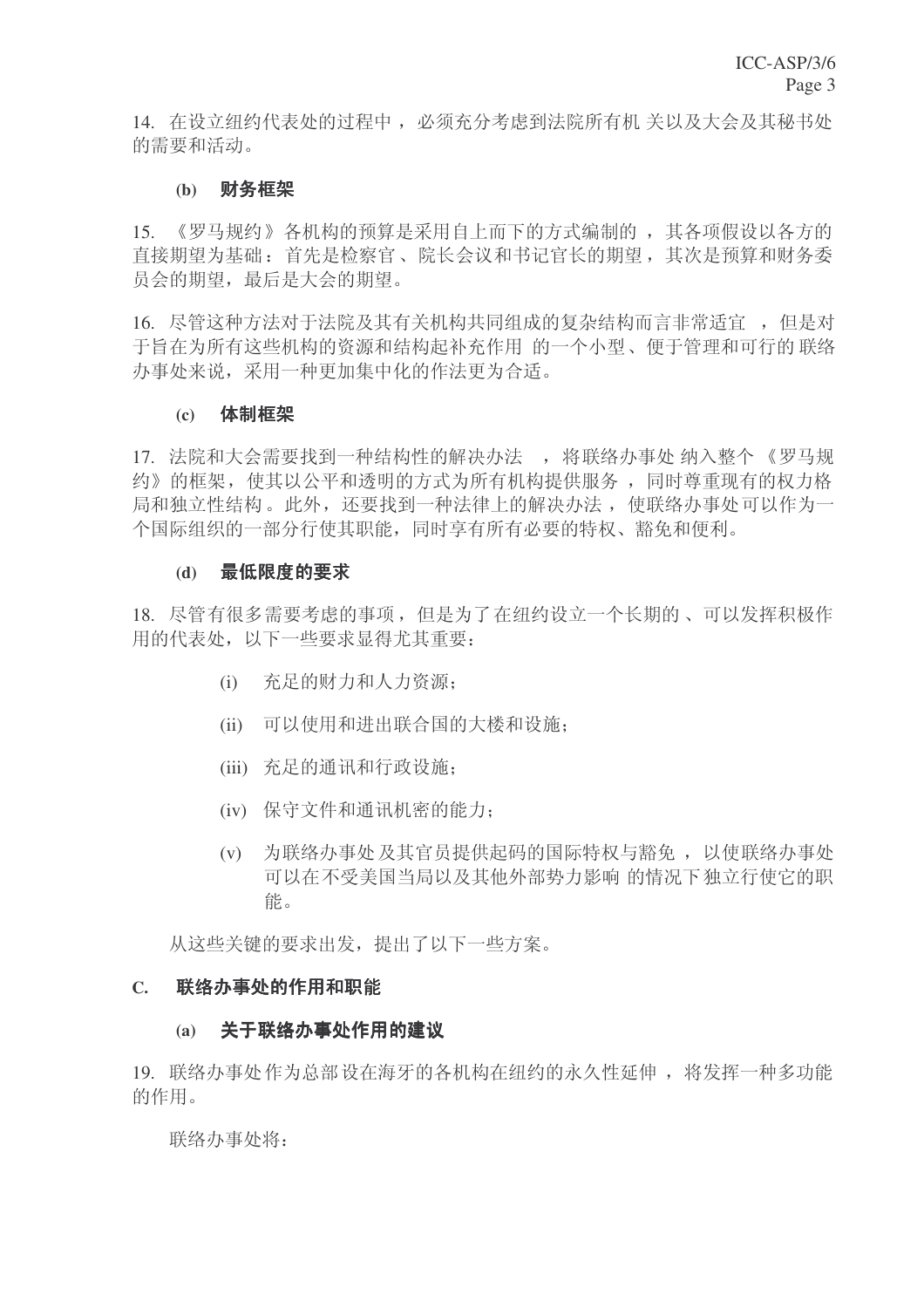- 负责与联合国、《罗马规约》缔约国、《罗马规约》非缔约国、其他 国际和区域组织、包括辩护方和被害人群体、辩护方代表和其他专业 协会在内的非政府组织、国际和美国媒体以及美国学术机构的联络:
- 代表法院和大会并为它们服务:
- 为常驻海牙的法院官员传递信息:
- 通过传播资料和宣传《罗马规约》制度,发挥外联职能。

20. 联络办事处将会提升法院的形象, 发展和保持《罗马规约》机构与联合国之间的 密切工作关系,并成为常驻纽约的外交使团与法院/大会之间的联系纽带。

# (b) 关于联络办事处职能的建议

(i) 联络职能:

21. 通过与所有这些纽约各方的联络, 联络办事处将能够保持与法院和秘书处的积极 和定期通讯,以便就其联络和代表职能作出报告,同时协调战略,寻求指示。此外, 联络办事处还可以就联合国的相关事态向法院和秘书处提供分析和通报。以下是一些 可以预想的职能:

- a. 与联合国的联络
	- 作为与联合国秘书处以及设在纽约的联合国各机构的直接联系单 衍:
	- 与联合国秘书处的有关部门和机构联络,以便收集资料,关注事态 的发展, 推动联合国与法院/大会之间的合作和信息共享:
	- 与联合国的政治机构联络:
- b. 与缔约国的联络
	- 与《罗马规约》的缔约国保持密切的联络,这些国家中有许多国家 没有在海牙派驻代表:
	- 与非缔约国保持和加强关系:
	- 收集有关在国家一级的相关发展的资料;
	- 推动《罗马规约》的批准和履约以及给予法院和大会的合作和支 持:
- c. 与国际和区域组织的联络
	- 与这些组织保持强有力的关系:
	- 协助在合作安排方面的谈判:
- d. 与包括辩护方和被害人群体在内的非政府组织的联络
	- 与设在纽约的非政府组织保持接触:
	- 出席非政府组织的有关会议并收集相关资料:
	- 协助非政府组织与法院之间的通讯: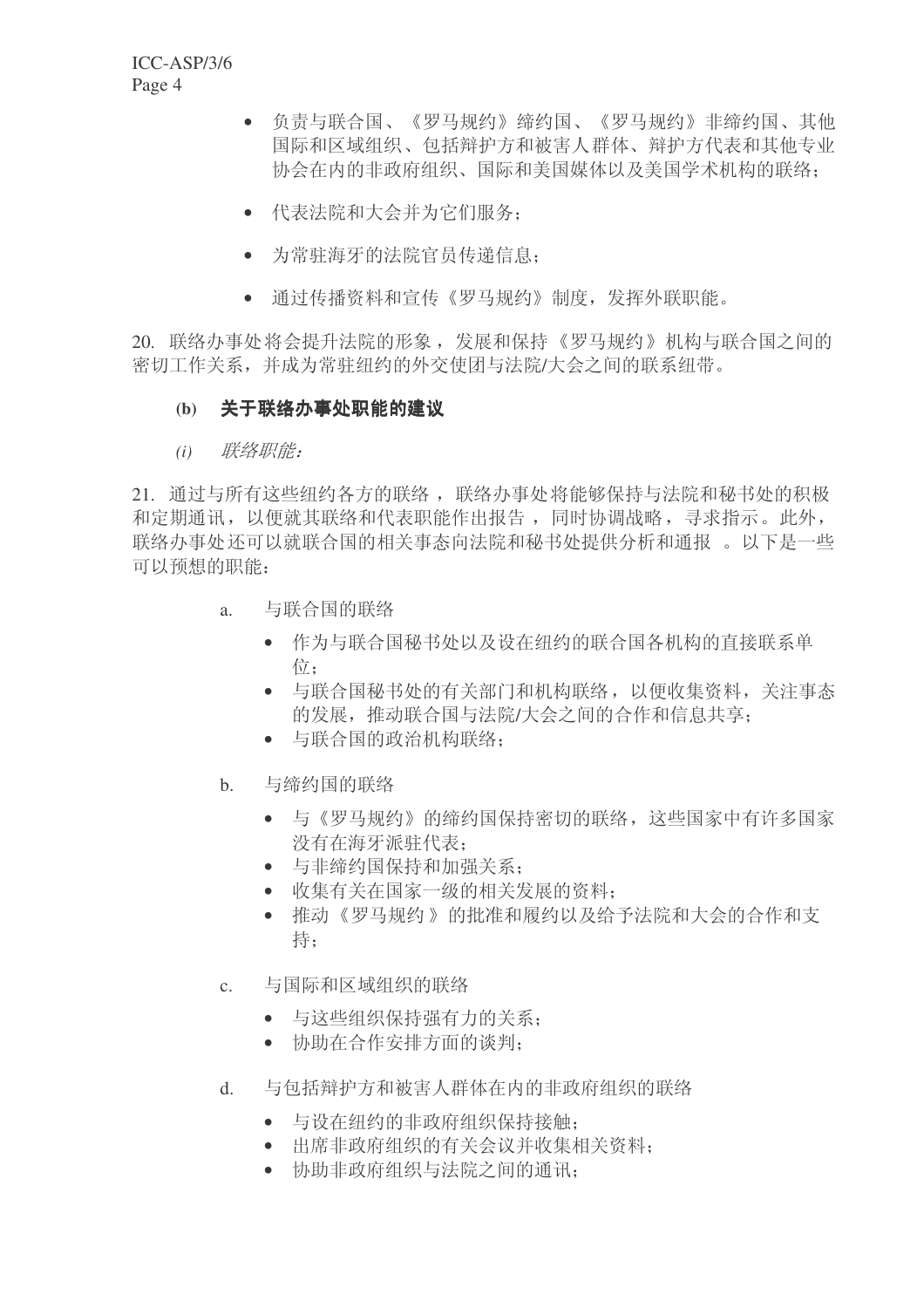- e. 与媒体的联络
	- 发展与美国和国际媒体、特别是联合国记者的工作关系:
	- 传递有关整个法院的信息资料:
	- 组织新闻发布会,印发新闻发布稿。

## (ii) 代表职能:

联络办事处在以下机构面前代表法院/秘书处:

- 联合国:《罗马规约》缔约国:
- 非缔约国:
- 国际和区域组织:
- 非政府组织(包括辩护方和被害人群体):
- $\bullet$  媒体:
- 学术机构。
- 22. 联络办事处官员只有在征求法院各机关和秘书处的意见并与之协调后才可以传达 "法院的信息"。

23. 必须制定明确的政策, 规定在哪些情况下联络办事处官员可以代表法院各机 关和 秘书处行事, 在哪些情况下必须由来自海牙的官员作代表。

(iii) 服务职能:

联络办事处将:

- 协助秘书处为大会及其附属机构在纽约举行的会议做出实际的安 排:
- 协助院长和大会主席团:
- 组织和推动法院 /秘书处官员对纽约和美国的访问, 为此提供后勤 和实质上的协助。
- (iv) 外联职能:

24. 联络办事处的外联职能将作为法院各机 关和秘书处更广泛的外联战略的一个组成 部分。它包括使用在海牙编制的出版物和材料, 提高人们的认识, 传播信息资料, 从 而提高法院/大会的能见性。此外, 联络办事处可以通过与各缔约国和民间社会组织的 接触, 推动《法院特权与豁免协定》的批准和实施。

#### D. 联络办事处与法院的关系

#### (a) 权力和报告

25. 作为海牙法院和秘书处的延伸, 如何构造联络办事处与海牙结构体系之间的联系 是一个重要问题。从法院及其与联合国系统的总体关系 (以及潜在的观察员地位) 角 度来看, 联络办事处需要能够将法院当作一个单一的机构和一个单一的国际法律实体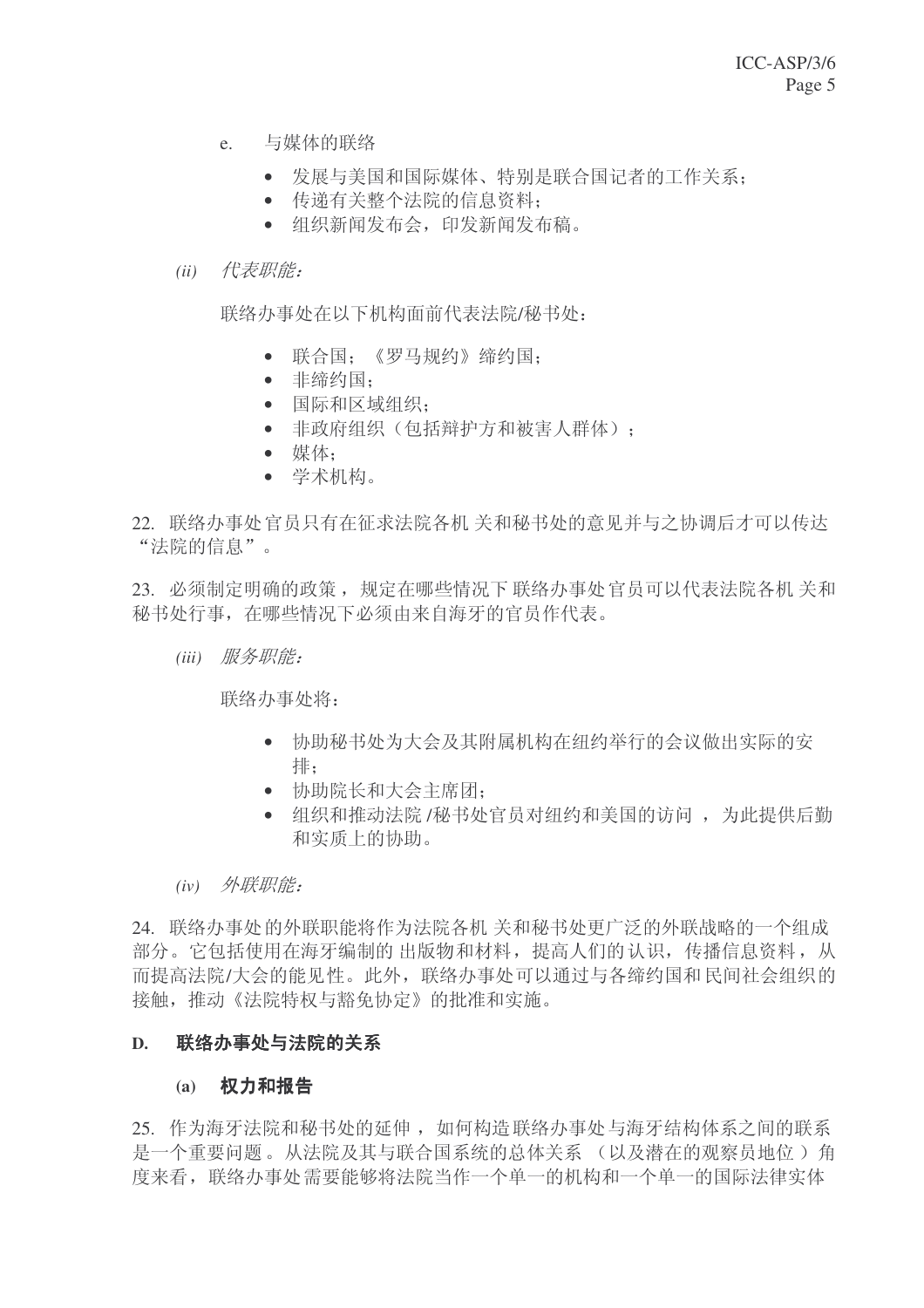ICC-ASP/3/6 Page 6

来为其行使代表职能,但与此同时又要尊重各个机关,特别是检察官办公室保持充分 独立性的能力。在允许联络办事处保持相对于各机关的自主性的同时,也必须注意资 源的共享(特别是在第一年的活动中), 从而在不牺牲效率的前提下尽可能实现节 约。

26. 因此建议, 联络办事处在行政上隶属于书记官处, 因为书记官长是负责法院行政 管理和服务的非司法方面的事务的。在实际操作的层面,这可能要求设一个办事处主 任, 在整体上代表法院, 在行政上向书记官长报告, 而在实质问题上则向要求提供服 务的机关报告。鉴于检察官办公室的独立性, 应当考虑在将来单独设一个检察官办公 室的代表, 在检察官的政治和法律全权之下行使职能, 在涉及的问题有此必要时, 他 (她)可以独立于联络办事处其他部分行事。类似的分权作法也可以适用于秘书处和 院长会议/书记官处的代表,他们的独立性应当依照对海牙工作人员适用的上下级关系 来设定。

27. 尽管联络办事处依照联合国的事态发展而对法院和大会的战略提出的建议将是非 常重要, 但是最后的决定权必须由海牙的官员掌握。因此, 联络办事处将直接听取来 自海牙的指示和通报。为此目的, 必须在法院和秘书处与 联络办事处之间确定明确的 上下级关系。

28. 为了公平和透明地平衡各个机构之间的利益, 有必要与海牙保持高度的合作和协 调。联络办事处主任在履行其管理责任时,应当与书记官长、检察官、院长和秘书处 干事协商,为联络办事处的业务制定规章。

#### (b) 网络和技术解决方案

29. 只要技术上有可能, 联络办事处的工作人员应当可以在遵守 保密规则的前提下访 问法院的网络和技术基础设施, 其访问权限应当与海牙工作人员一样。

#### (c) 财务、审计和其他一般事务服务

30. 书记官处提供的行政、财务和其他一般事务服务应当尽一切可能提供给 联络办事 处。

#### E. 联络办事处的法律地位

31. 在起草本报告的过程中, 在联络办事处地位的法律框架问题上考虑了各种各样的 可能性。<sup>2</sup> 在考虑的各种方案中, 在联合国大楼内或附近设立一个有观察员地位的办 事处, 是唯一能够保障 联络办事处所需特权、豁免和独立性的方案。这样一种安排, 特别是选址在联合国大楼内的话, 将使联络办事处可以当然地进出那些大楼并(在付 费的基础上) 使用联合国的设施和基础设施。它还使得不再有必要与美国政府签订一 项东道国协议 。这将使 联络办事处 在联合国取得一种正式的 、 公认的地位 , 由此为 《关系协定草案》中所阐明的那些类型的合作提供依据。如果联络办事处必须设在联

 $^{2}$ 考虑过的可能性包括: 在联合国大楼外面设立一个单独的办事处, 接受美国的法律和规章的管辖: 在联合国大楼 外面设立一个单独的办事处,接受与美国当局专门签定的一项协议的管辖;以及设在一个缔约国派驻联合国代表处 内的一个非正式办事处。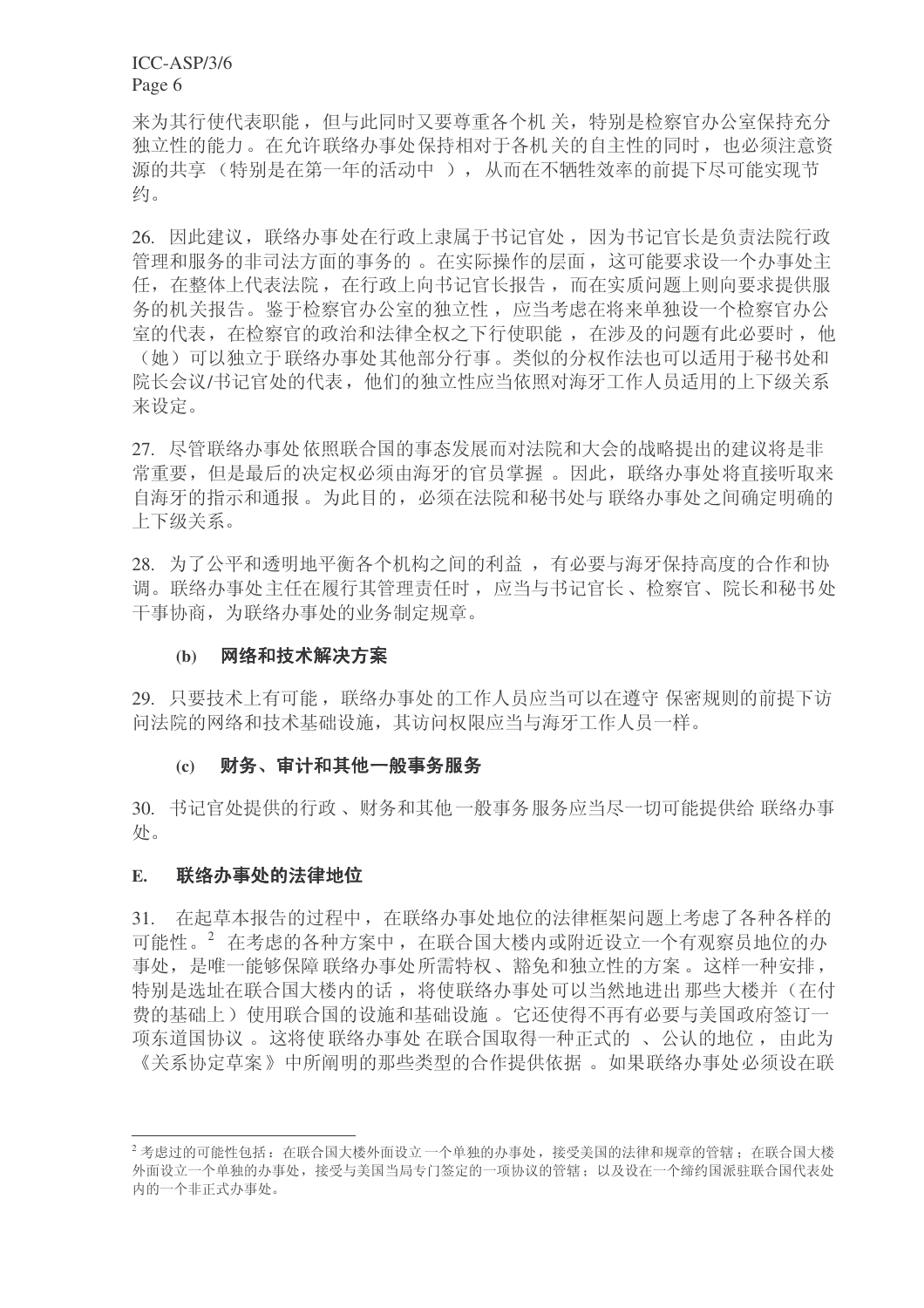合国大楼外面的话, 它还是可以赋予法院与联合国观察员地位相应的法律保护和权 利 $3$ 

## F. 联络办事处需要的资源

32. 在附件 1 中载有联络办事处的建议的方案预算, 其中阐明了联络办事处的目标、 预期成果、主要的业绩指标,以及需要的资源。

## (a) 联络办事处的人事结构

33. 可以预计, 在联合国活动增加 期间(联合国大会、安全理事会辩论以及联合国大 会各主要委员会讨论与国际刑事法院有关的事项时)以及活动间歇期之间, 联络办事 处的工作量会有起伏。考虑到上述情况, 建议联络办事处的人员编制在最初时应包括 联络办事处主任 (P-5) 和一名行政与后勤助理 (G-7), 这是最起码的编制。同时还 应提供经费, 在工作量临时增加时雇用一般临时协助人员。

#### 联络办事处主任

34. P-5 级的联络办事处主任负责对联络办事处的话当行政管理, 并对确保为海牙的机 构提供服务承担总体责任。在行政上, 联络办事处主任向书记官长报告, 而在实质问 题上, 则向要求提供服务的机关直接报告。

35. 联络办事处主任将与联合国及其有关机构、非政府组织、缔约国以及媒体联络, 并作为法院的代表。特别是, 联络办事处主任要就安全理事会讨论的事宜向检察官办 公室报告并提供咨询, 支持缔约国大会主席履行其职责, 实施各项决定, 并执行法院 和书记官处的指示。

行政和技术助理

任职人员将:

- 为联络办事处以及从海牙的来访官员提供行政和后勤支持:
- 组织信息资源: 并
- 协助为联络办事处 以及法院和大会在纽约举行的会议提供一般的支 持。

#### (b) 联络办事处需要的物质资源

(i) 办公场所、家具和设备

36. 由于联合国总部内有可能无法提供场地,有必要在联合国总部附近租用办公空 间。考虑到长期来讲 联络办事处 可能会有四个人, 估计需要的办公空间在 1,000 至 1,500 平方英尺 (90-135 平方米) 之间。

 $^3$ 这种安排所基于的假设是,提交大会 2004 年 9 月会议的《国际刑事法院与联合国关系协定》可以不作很大的改动 而得到大会的通过。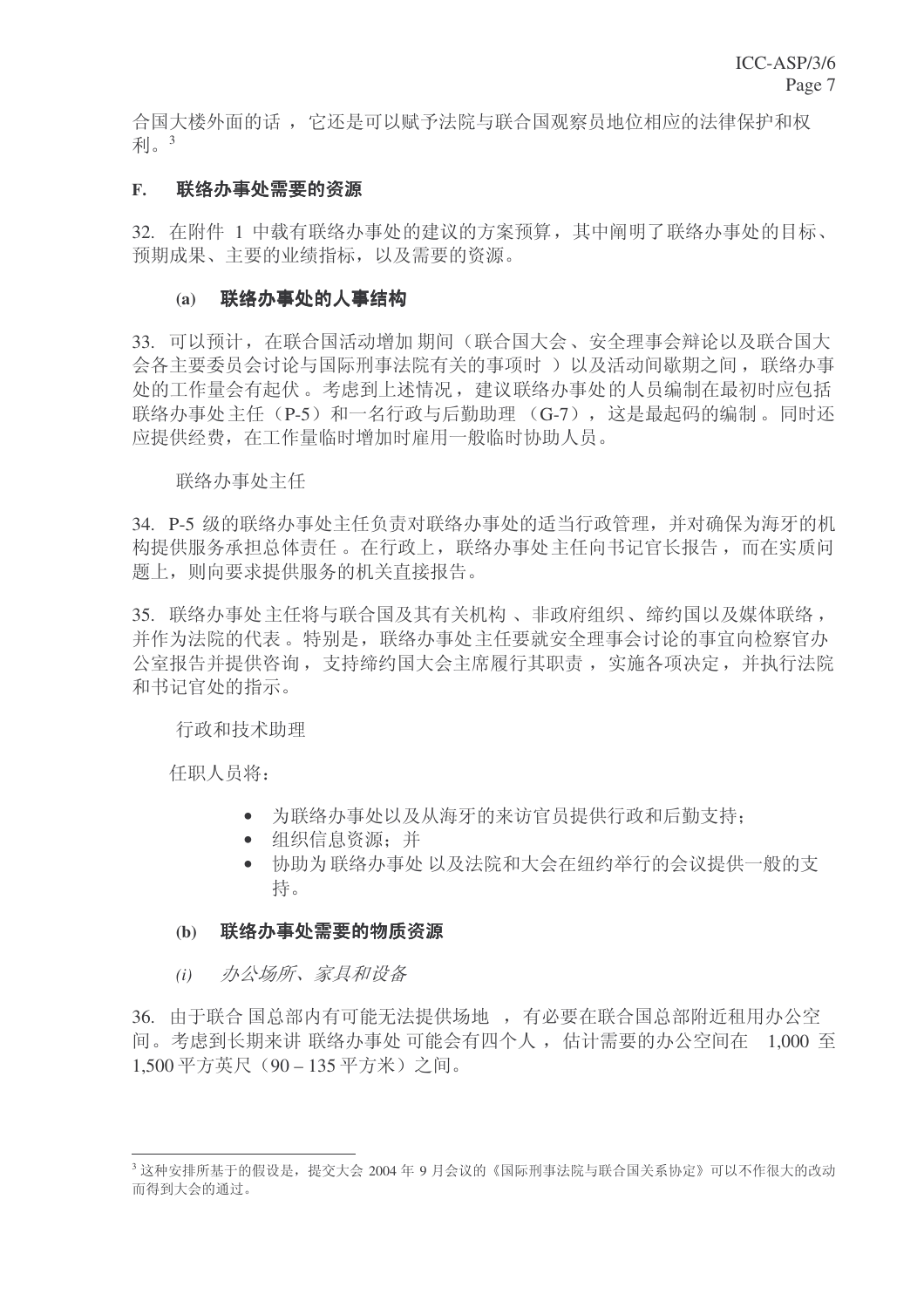ICC-ASP/3/6 Page 8

37. 理想的话, 联络办事处应当位于联合国总部附近(第42大街和第1大道)。这是 纽约最贵的地段之一(合理的估价在每年每平方英尺 40 美元左右)。离这里再远一点 的办公室会便宜一点(大约每年每平方英尺 30 美元), 但是方便程度以及实用性和效 用都会差很多。

## *(ii)* 一般业务费用、大楼及物业管理

38. 需要为分隔办公空间所需的施工费用提供经费。

39. 需要为大约六个电脑工作站的连线分配电话和数据系统。此外,这些工作站的系 统必须与海牙使用的系统兼容, 以便于通讯并确保安全地交换信息, 包括可以访问法 院在海牙总部的内联网和数据库。

40. 预算中还应包括额外的电力和清洁服务费用。

41. 联络办事处的保险费用可能很高,因为保险公司可能会认为法院办事处 有很高的 潜在风险责任。

42. 联络办事处将需要一个与海牙总部相当的保安系统。为了保证联络办事处所在地 的安全和保卫, 联络办事处将配备两道安全门, 一套报警和门铃对讲系统, 以及一处 保密文件存放设施。

43. 理想的作法是, 法院所在建筑的大楼入口处应设一名保安, 然后在联络办事处所 在楼层再设一名保安。在挑选适当办公场所的过程中, 将开展一项安全调查。

- (iii) 其他费用
- (a) 办公室自动化: 网络服务器和软件、与海牙的保密连接;
- (b) 移动电话和其他各式办公设备。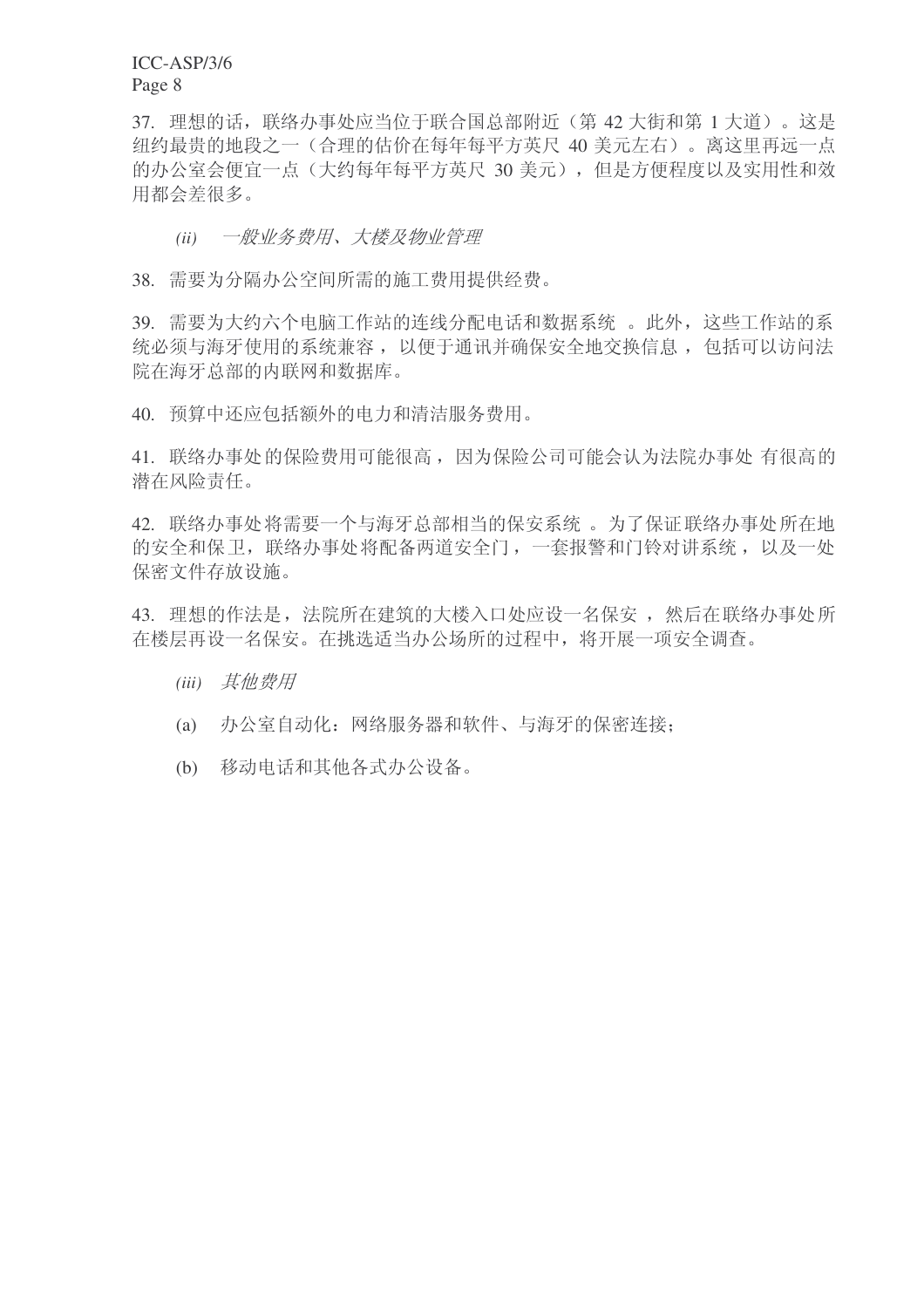# 附件 1

## 纽约联络小事处的预算

## 导言

联络办事处旨在为法院在联合国以及国际舞台上提供一个常设的。可见的和有效 的代表机构。另一个目的是强化法院作为国际刑事司法公正的传播工具的形象, 由此 推动对法院作为维护国际和平与安全的一支重要力量的普遍 认可。联络办事处将位于 联合国内或设在它的附近, 以便: 缩短《罗马规约》机构与联合国之间的政治和地理 距离: 将法院与作为国际关系与外交枢纽的纽约连接起来; 同时使法院保持与《罗马 规约》缔约国和非缔约国之间的密切接触。联络办事处将由一名 P-5 级工作人员担任 主任, 在行政上他 (她) 向书记官长报告, 但是在代表法院其他机 关行事时, 他 (她) 将向该机 关报告, 从而确保在 《罗马规约》的总体框架内的权 力分配得到尊 重。最后, 鉴于联络办事处对大会和法院的重要性, 联络办事处将在联合国享有观察 员地位,并因此享有其履行职能所需的各项特权与豁免。

## 目标

联络办事处的目标是:

- 在联合国及其机构、《罗马规约》缔约国和非缔约国、国际和区域组 织、非政府组织、辩护方和被害人群体、辩护方代表、媒体机构、专 业协会以及学术机构面前代表法院并与它们讲行联络:
- 提供服务, 支持大会及其秘书处和主席团以及法院官员的活动:
- 履行外联职能, 传播关于《罗马规约》和《法院特权与豁免的协定》 的资料,并推动它们的批准:
- 为常驻海牙的法院官员与联合国及外交使团之间传递信息。

## 职能

联络办事处的职能是:

- 就联合国和安全理事会内的有关事件发展向法院和秘书处提供通报和 分析:
- 通过与联合国秘书处和政治机构的直接接触与联合国进行联络:
- 保持与《罗马规约》缔约国和非缔约国的密切接触, 从而支持《罗马 规约》和《法院特权与豁免的协定》的批准:
- 与国际和区域组织保持工作关系:
- 与有关的非政府组织、辩护方和被害人群体、专业协会及学术机构保 持有益的工作关系:
- 与美国及国际媒体保持工作关系, 传递有关法院的信息, 组织新闻发 布会, 并印发新闻发布稿:
- 在联合国和其他设在纽约的政府间组织面前代表法院和秘书处:
- 为大会及其秘书处、主席和主席团成员提供后勤和行政支持: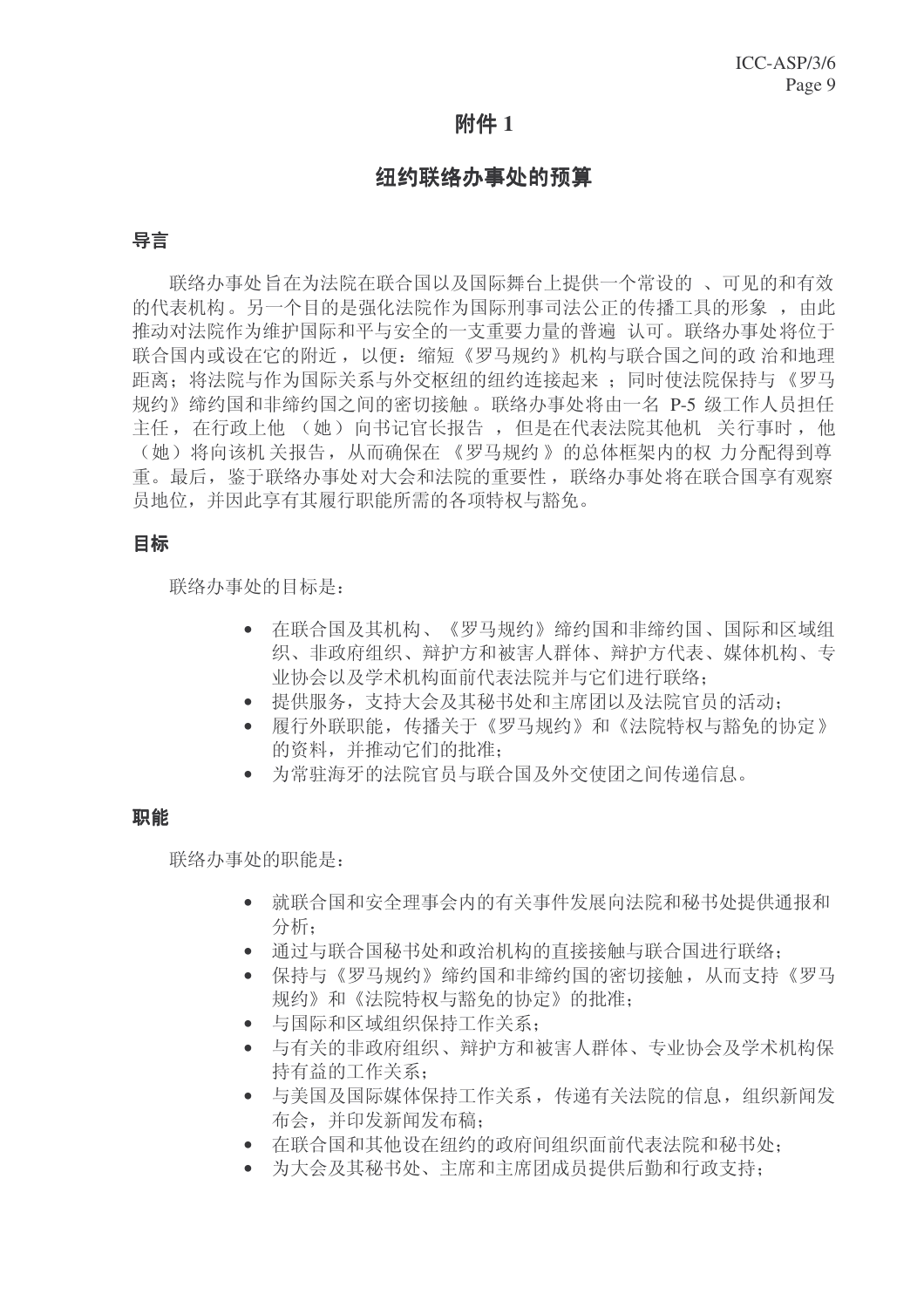- 为法院和秘书处官员访问纽约及美国提供后勤支持;
- 通过传播有关《罗马规约》机构的资料,履行外联职能。

## 预期成果及业绩指标

| 预期成果                                               | 业绩指标                                                          |  |  |  |  |
|----------------------------------------------------|---------------------------------------------------------------|--|--|--|--|
| 在联合国、国际和区域组织内以及国际舞<br>台上有效地代表和阐述 《罗马规约》 机构<br>的观点。 | 对法院作用的更好理解: 友好的关系:<br>对法院的持续支持。                               |  |  |  |  |
| 改善与美国及《罗马规约》非缔约国的关<br>系。                           | 与法院的友好关系: 对《罗马规约》和<br>《法院特权与豁免的协定》的支持和批<br>准。                 |  |  |  |  |
| 改善大会及其主席团会议的协调和组织。                                 | 会议的频率和效率。                                                     |  |  |  |  |
| 大会、主席团成员、秘书处以及法院官员<br>在纽约得到出色的接待。                  | 对联络办事处作用感到满意。                                                 |  |  |  |  |
| 对《罗马规约》及其机构的普遍理解。                                  | 提高了对 《罗马规约》 机构作用的意<br>识。                                      |  |  |  |  |
| 保持与联合国及其机构的密切关系。                                   | 与这些机构的良好关系, 以及它们愿意<br>向法院提供合作和帮助。<br>《联合国与法院关系协定 》 的有效实<br>施。 |  |  |  |  |
| 法院与联合国、缔约国以及国际社会的有<br>效率的通讯。                       | 信息得到迅速和及时的传播。                                                 |  |  |  |  |
| 对法院的准确报道。                                          | 国际社会认可法院是一个令人尊重的独<br>立的司法机构。                                  |  |  |  |  |
| 与有关非政府组织、被害人和辩护方团体<br>及其他机构之间的杰出的和有益的工作关<br>系。     | 这些团体对法院及其活动有更好的了<br>解; 这些团体与法院之间的相互支持和<br>更多的接触。              |  |  |  |  |

# 最后产出

- 法院在联合国有显而易见的存在。
- 及时和有效地在联合国、国际组织和媒体代表法院。
- 《罗马规约》缔约国和非缔约国可以方便地接近法院。
- 美国与法院之间的有建设性的接触。
- 不断有国家批准《罗马规约》和《法院特权与豁免的协定》。
- 法院在国际上的形象得到提升。